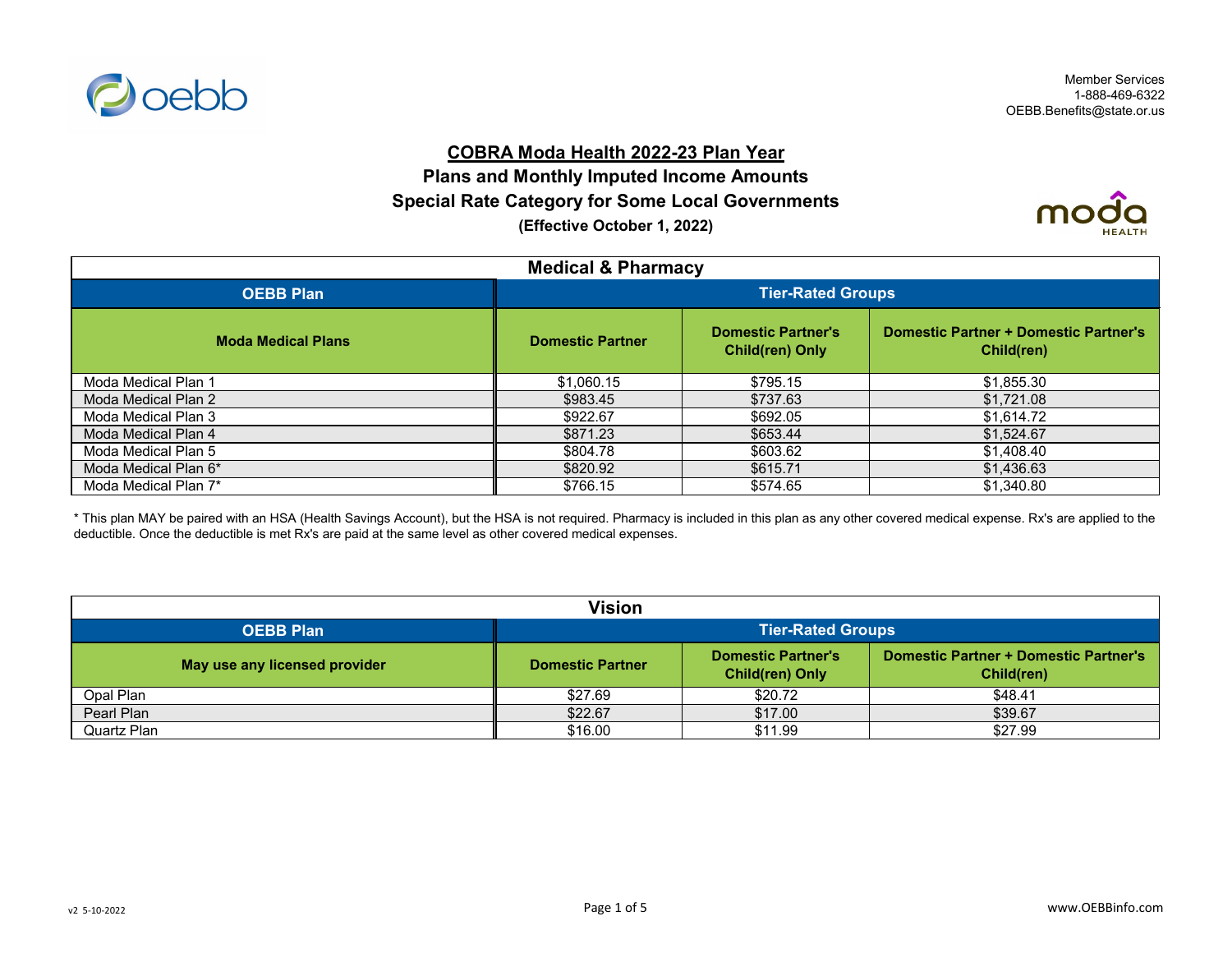

#### **COBRA Moda Health/Delta Dental 2022-23 Plan Year**

**Special Rate Category for Some Local Governments Plans and Monthly Imputed Income Amounts (Effective October 1, 2022)**

**A DELTA DENTAL** 

| <b>Dental and Orthodontia</b>                               |                                                                                                                                              |         |          |  |
|-------------------------------------------------------------|----------------------------------------------------------------------------------------------------------------------------------------------|---------|----------|--|
| <b>OEBB Plan</b>                                            | <b>Tier-Rated Groups</b>                                                                                                                     |         |          |  |
| Provider network noted in plan name below                   | <b>Domestic Partner + Domestic Partner's</b><br><b>Domestic Partner's</b><br><b>Domestic Partner</b><br><b>Child(ren) Only</b><br>Child(ren) |         |          |  |
| Premier Plan 1 - Delta Dental Premier Network               | \$64.85                                                                                                                                      | \$79.50 | \$144.35 |  |
| Premier Plan 5 - Delta Dental Premier Network               | \$57.27                                                                                                                                      | \$70.23 | \$127.50 |  |
| Premier Plan 6* - Delta Dental Premier Network              | \$43.66                                                                                                                                      | \$45.00 | \$88.66  |  |
| Exclusive PPO Incentive Plan** - Delta Dental PPO Network   | \$56.22                                                                                                                                      | \$68.92 | \$125.14 |  |
| Exclusive PPO Plan <sup>**</sup> - Delta Dental PPO Network | \$37.86                                                                                                                                      | \$46.43 | \$84.29  |  |

\* This plan has no orthodontia coverage

\*\* This plan has no out-of-network benefit. Services performed by providers outside the Delta Dental PPO network are not covered unless for a dental emergency. Covered emergencies consist of problem focused exam, palliative treatment and x-rays. All other services are considered non-covered.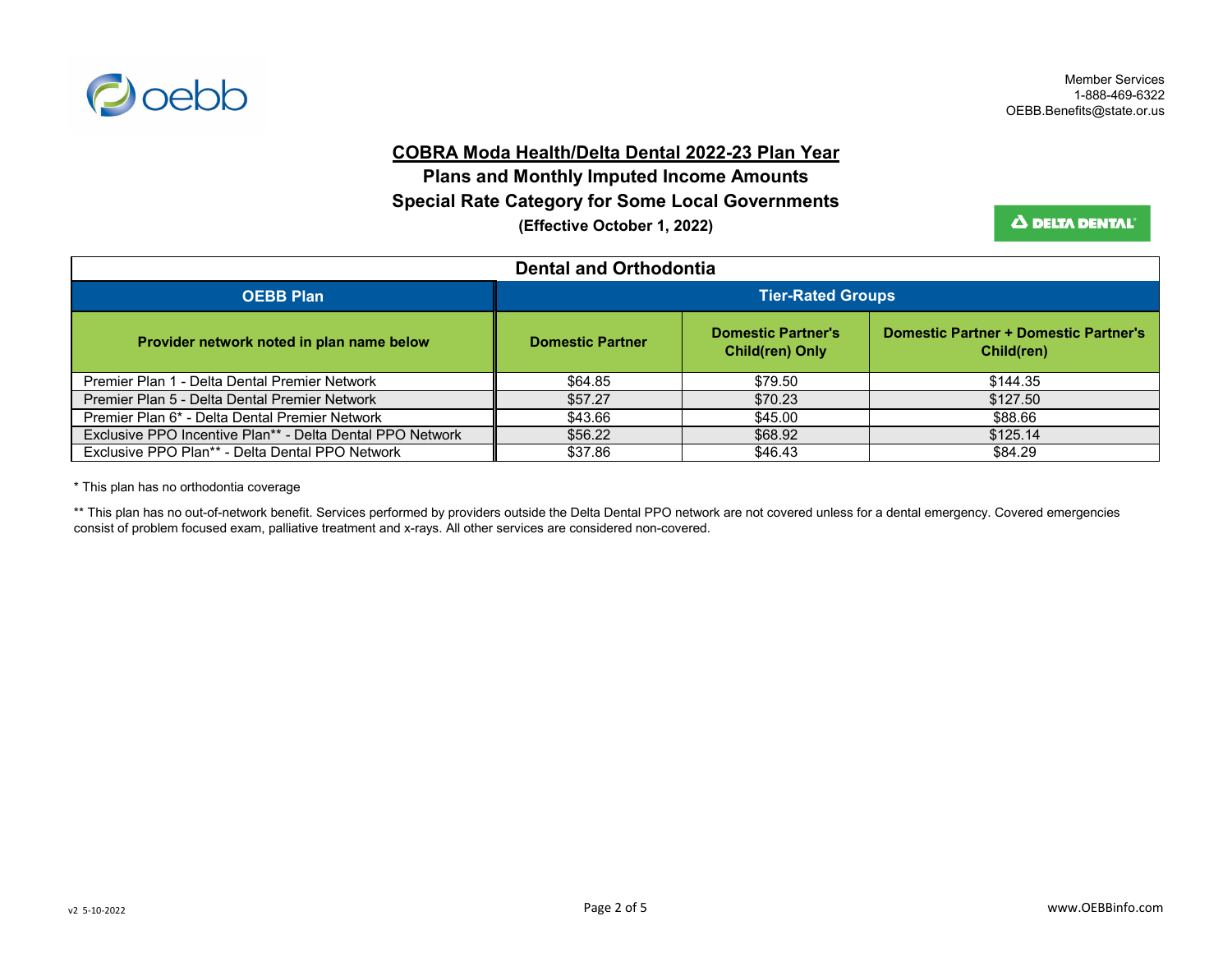

### **COBRA Kaiser Permanente 2022-23 Plan Year**

**Plans and Monthly Imputed Income Amounts (Effective October 1, 2022) Special Rate Category for Some Local Governments**



| <b>Medical and Pharmacy</b>                                                           |                                                                                                                                              |          |            |
|---------------------------------------------------------------------------------------|----------------------------------------------------------------------------------------------------------------------------------------------|----------|------------|
| <b>OEBB Plan</b>                                                                      | <b>Tier-Rated Groups</b>                                                                                                                     |          |            |
| Must use Kaiser Permanente facilities and providers for all<br>non-emergency services | <b>Domestic Partner + Domestic Partner's</b><br><b>Domestic Partner's</b><br><b>Domestic Partner</b><br><b>Child(ren) Only</b><br>Child(ren) |          |            |
| Kaiser Medical Plan 1                                                                 | \$949.83                                                                                                                                     | \$712.37 | \$1,662.20 |
| Kaiser Medical Plan 2A                                                                | \$787.51                                                                                                                                     | \$589.88 | \$1,377.39 |
| Kaiser Medical Plan 2B                                                                | \$762.98                                                                                                                                     | \$571.50 | \$1,334.48 |
| Kaiser Medical Plan 3*                                                                | \$579.91                                                                                                                                     | \$434.07 | \$1,013.98 |

\* This plan MAY be paired with an HSA (Health Savings Account), but the HSA is not required. Pharmacy is included in this plan as any other covered medical expense. Rx's are applied to the deductible. Once the deductible is met Rx's are paid at the same level as other covered medical expenses.

| <b>Dental and Orthodontia</b>                                                         |                                                                                                                                              |         |          |  |
|---------------------------------------------------------------------------------------|----------------------------------------------------------------------------------------------------------------------------------------------|---------|----------|--|
| <b>OEBB Plan</b>                                                                      | <b>Tier-Rated Groups</b>                                                                                                                     |         |          |  |
| Must use Kaiser Permanente facilities and providers for all<br>non-emergency services | <b>Domestic Partner + Domestic Partner's</b><br><b>Domestic Partner's</b><br><b>Domestic Partner</b><br><b>Child(ren) Only</b><br>Child(ren) |         |          |  |
| Kaiser Dental Plan                                                                    | \$89.46                                                                                                                                      | \$67.09 | \$156.55 |  |

| <b>Vision</b>                                                                         |                                                                                                                                              |        |         |  |
|---------------------------------------------------------------------------------------|----------------------------------------------------------------------------------------------------------------------------------------------|--------|---------|--|
| <b>OEBB Plan</b>                                                                      | <b>Tier-Rated Groups</b>                                                                                                                     |        |         |  |
| Must use Kaiser Permanente facilities and providers for all<br>non-emergency services | <b>Domestic Partner + Domestic Partner's</b><br><b>Domestic Partner's</b><br><b>Domestic Partner</b><br><b>Child(ren) Only</b><br>Child(ren) |        |         |  |
| Kaiser Vision Plan                                                                    | \$10.11                                                                                                                                      | \$7.58 | \$17.69 |  |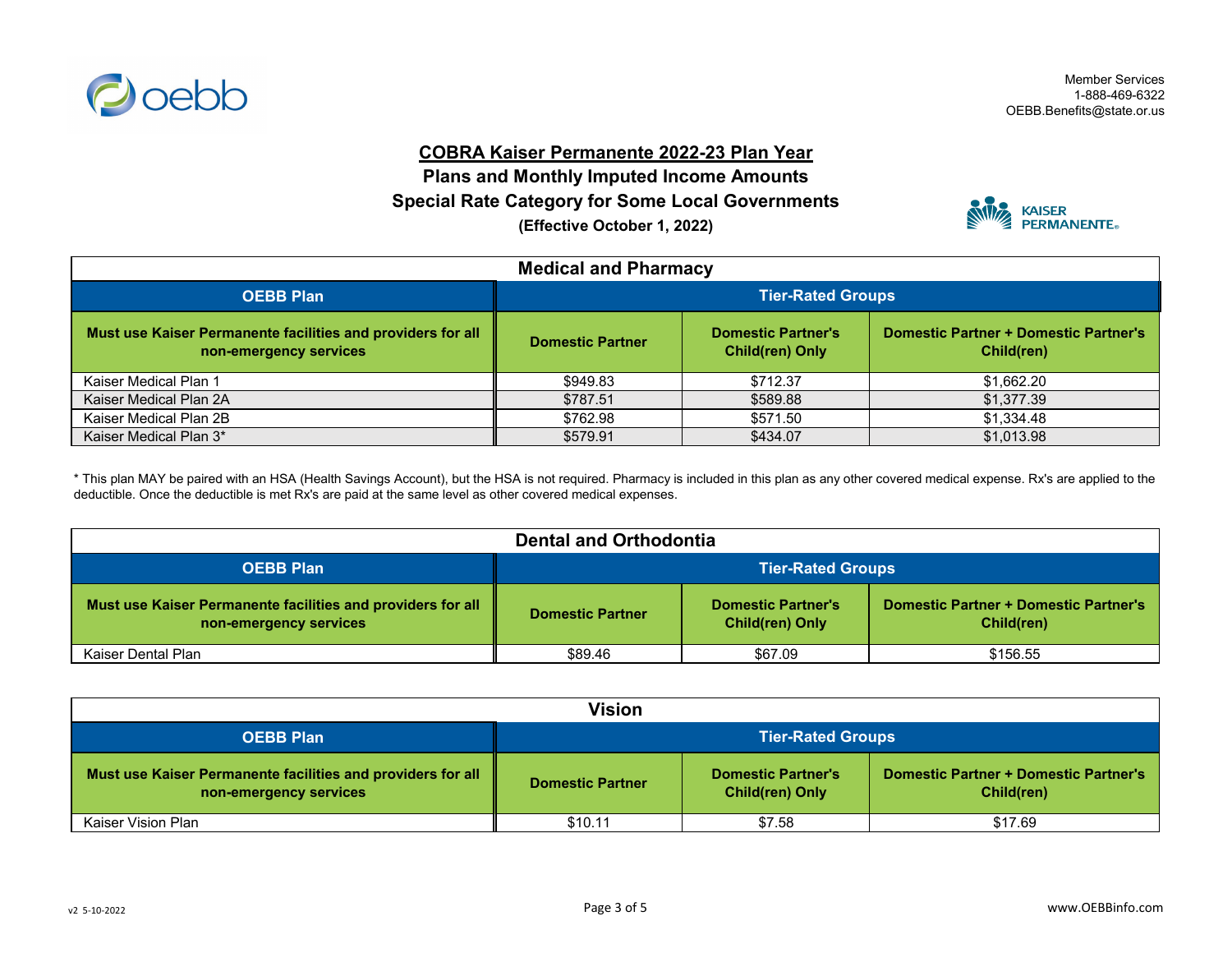

# **COBRA Williamette Dental Group 2022-23 Plan Year**

**(Effective October 1, 2022) Special Rate Category for Some Local Governments Plans and Monthly Imputed Income Amounts**



| <b>Dental and Orthodontia</b>                                                                    |                                                                                                                                              |         |          |  |
|--------------------------------------------------------------------------------------------------|----------------------------------------------------------------------------------------------------------------------------------------------|---------|----------|--|
| <b>OEBB Plan</b>                                                                                 | <b>Tier-Rated Groups</b>                                                                                                                     |         |          |  |
| Must use Willamette Dental Group facilities and providers for $\ $<br>all non-emergency services | <b>Domestic Partner + Domestic Partner's</b><br><b>Domestic Partner's</b><br><b>Domestic Partner</b><br><b>Child(ren) Only</b><br>Child(ren) |         |          |  |
| Willamette Dental Plan                                                                           | \$47.53                                                                                                                                      | \$53.73 | \$101.26 |  |